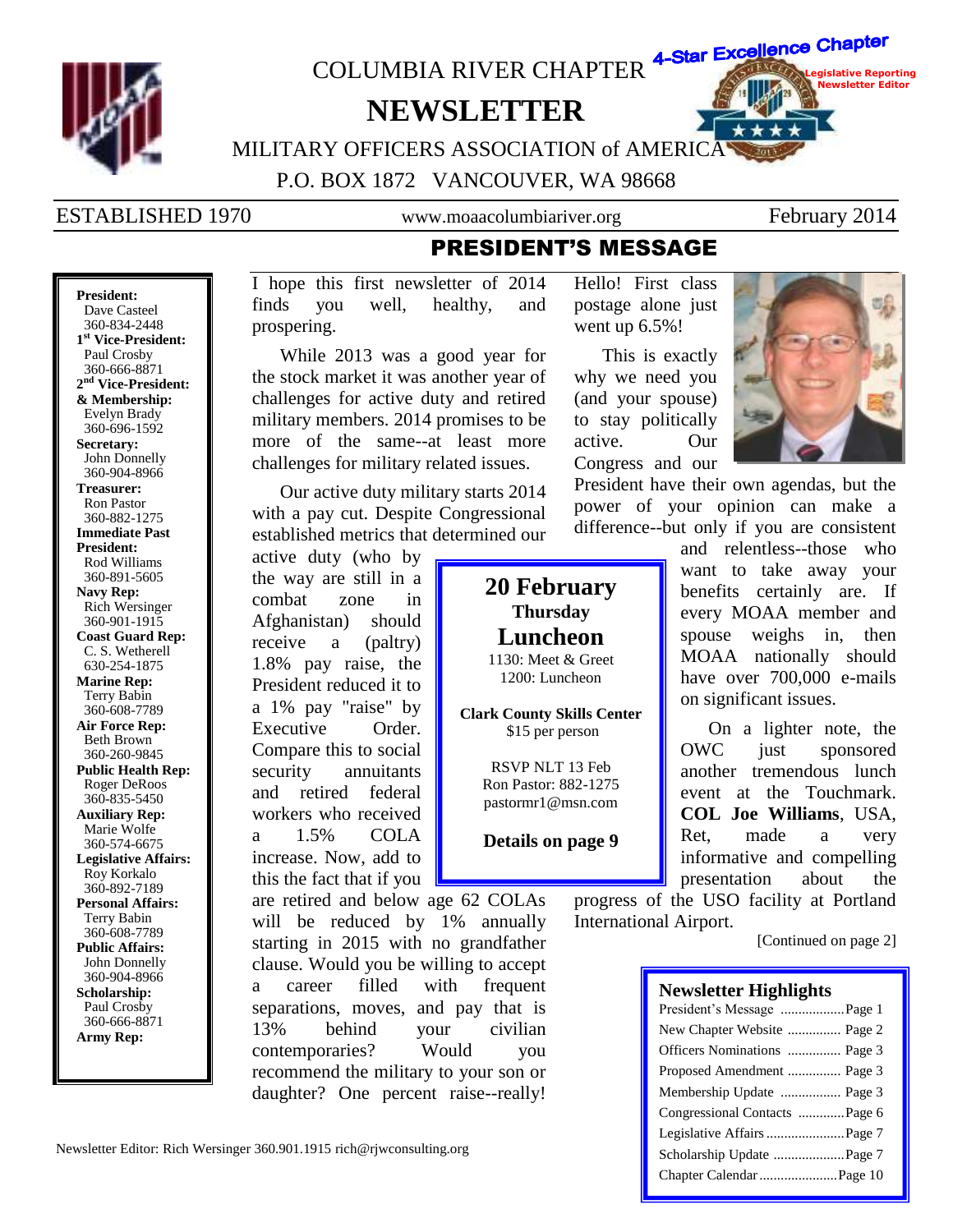### PRESIDENT'S MESSAGE continued

After 40 plus years since the last USO here closed, COL Williams is optimistic the new facility will open this summer and is looking for volunteers to staff the center. If you are interested, go to www.usovolunteer.org. Choose "Oregon" and "Northwest" on the subsequent menus. All training and orientations will be conducted locally at PDX.

Another great and fun way to support our veterans is by attending the Clark County Veterans Therapeutic Court Luau and Concert on February 22 (please see flyer in this newsletter). It will be a great day of entertainment and great food with a special veterans presentation at 6 PM. I hope to see you there.

Thanks to many months of hard and knowledgeable work by our distinguished newsletter editor, **Rich Wersinger,** our web site is operational. To go to the website, type **www.moaacolumbiariver.org** into your browser. Also, please see the separate article about the website in this newsletter. It gives you more information about the site and a question we need you to answer about putting a chapter roster on the website.

### **Dave Casteel President**

## *New Chapter Website: www.moaacolumbiariver.org by Dave Casteel*

We are pleased to announced we now have a new chapter website thanks to the hard work by **Rich Wersinger**. Rich started working on the website in October and we now have launched it so that members can access timely information about events and potential members can learn about us.

The current banner menu includes the following pages:

"Home" and "About Us," as well as

"Our Leadership" with photos and brief bios of chapter leaders--elected and appointed

"Newsletters"--current and previous year's newsletters--so you can always find them

"Legislative Affairs"--State and Federal elected officials contact information as well MOAA's 2014 goals, and issues de jour

"Personal Affairs"--helpful planning articles plus what you need to know to have your affairs in order for the next of kin

"Calendar"--12 monthly calendars of all chapter and board activities and meetings. Includes time, location, and speaker

"Events"--Next event updated monthly

"Event Photos"

"Chapter contacts"--board member contact info

"Blog"--current issues for your information or that we invite your comments about (dialogue)

"Stories"--your chance to share (and archive) your military experience

Some of these pages are static and won't change much, others will change frequently as issues /events change.

I received a suggestion to put the member roster (names, address and phone number) on the website so other members can make contact. I will only do so if we can secure access to members only. That is, if each member has a password to access the roster. If we do this we will test it first and offer you the opportunity to opt out. I will put this question in the "Blog" page so you can give me your opinion.

## *Newsletter Editor*

Newsletter Editor: Rich Wersinger. You can contact him at 360-901-1915 or e-mail him at rich@rjwconsulting.org.

Chapter Secretary John Donnelly coordinates calendar inputs and newsletter distribution.

## *Newsletter Distribution*

We continue to distribute our newsletter by e-mail, so if you are receiving this via postal service and would prefer e-mail please notify our Chapter Secretary, John Donnelly, donnellyj@comcast.net or 360-904-8966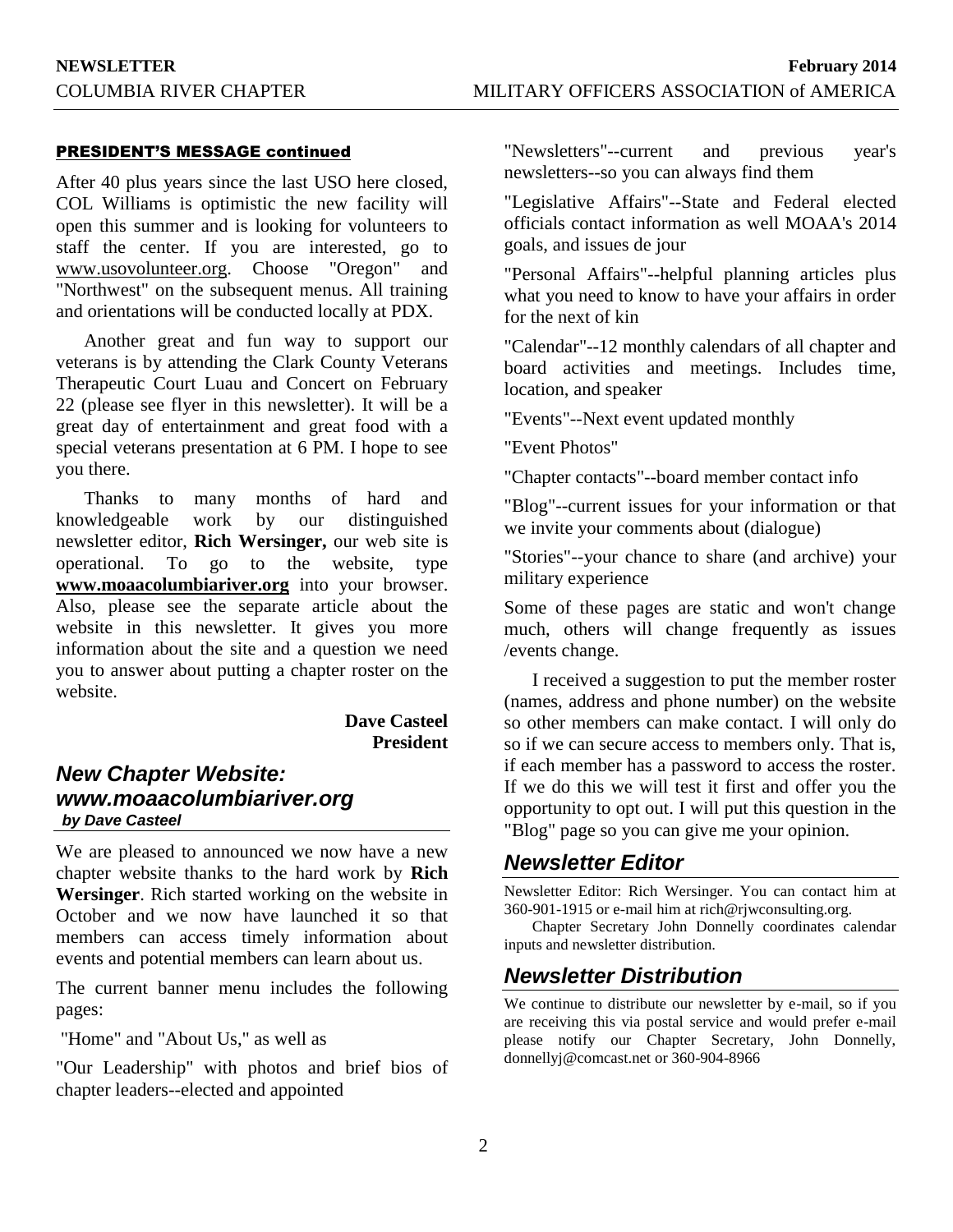### COLUMBIA RIVER CHAPTER MILITARY OFFICERS ASSOCIATION of AMERICA

## *Officer Nominations for 2014-2016 by Rod Williams*

## *Immediate Past President & Nomination Committee Chair*

Each year in February, at our annual meeting, we nominate, elect, then install the newly elected officers. We stagger terms each year so the entire board is not up for reelection each year.

Our five elected positions are President, 1st VP, 2nd VP, Secretary and Treasurer.

This year at our annual meeting, February 20th at the Clark County Skills Center, we need to elect a chapter president and a chapter secretary.

**Dave Casteel** is finishing his first two year term as president and has agreed to serve again for a second two year term.

**Sally Boley** has agreed to run for the chapter secretary position to replace John Donnelly who has served multiple terms and is stepping down as secretary, but will remain our Public Affairs Chair.

Therefore, as chair of the nomination committee, it is my honor to enter into nomination to you **Dave Casteel** for the position of president, and **Sally Boley** for the position of secretary for 2014-2016.

Voting will be conducted by a quorum in attendance at the annual business meeting.

## *NOTICE OF PROPOSED AMENDMENT*

## *CONSTITUTION AND BY-LAWS of the COLUMBIA RIVER CHAPTER*

### *MILITARY OFFICERS ASSOCIATION OF AMERICA*

All voting members of the Columbia River Chapter, Military Officers Association of America, are hereby notified in accordance with Article XV of the Chapter's Constitution and By-laws that the following amendment to our Constitution and By-Laws is proposed.

The proposed amendment will be placed before the Chapter for a vote at the regularly scheduled annual business meeting in February 2013, or as soon thereafter as possible. A two-thirds vote of the required quorum is necessary to approve the amendment.

The following amendment is proposed:

**Motion:** *That the name for the Standing Committee currently designated as the "Retention and Personal Affairs Committee" in Section 2, Article X, of the Chapter's Constitution and By-laws be renamed as the "Membership Services Committee" throughout the document.*

**Discussion:** This re-naming more accurately summarizes and reflects the new mission and responsibilities of this committee as part of the Chapter's reorganization authorized in 2013 by Amendment 1 to our Constitution and By-laws.

### **Submitted by:**

B.T. Babin Chairman, Retention and Personal Affairs **Committee** Columbia River Chapter, MOAA

## *Membership Recruitment Update by Evelyn Brady*

We continue to be a relevant, active, and vibrant chapter of MOAA. In order to sustain our local enthusiasm and excellence, we need to attract new people to our chapter. Today our political influence is very important as we struggle to maintain and preserve our earned benefits. When you are talking to a prospective member, mention that we give back locally, and we make a difference nationally. Don't forget to mention what a great group it is to socialize with! We have one new member for 2014 already, and if we recruit only one new member per month we will meet our goal for 2014! See you at the meeting!

> **Evelyn Brady Membership Recruitment Committee (360) 696-1592 evelynbrady@rocketmail.com**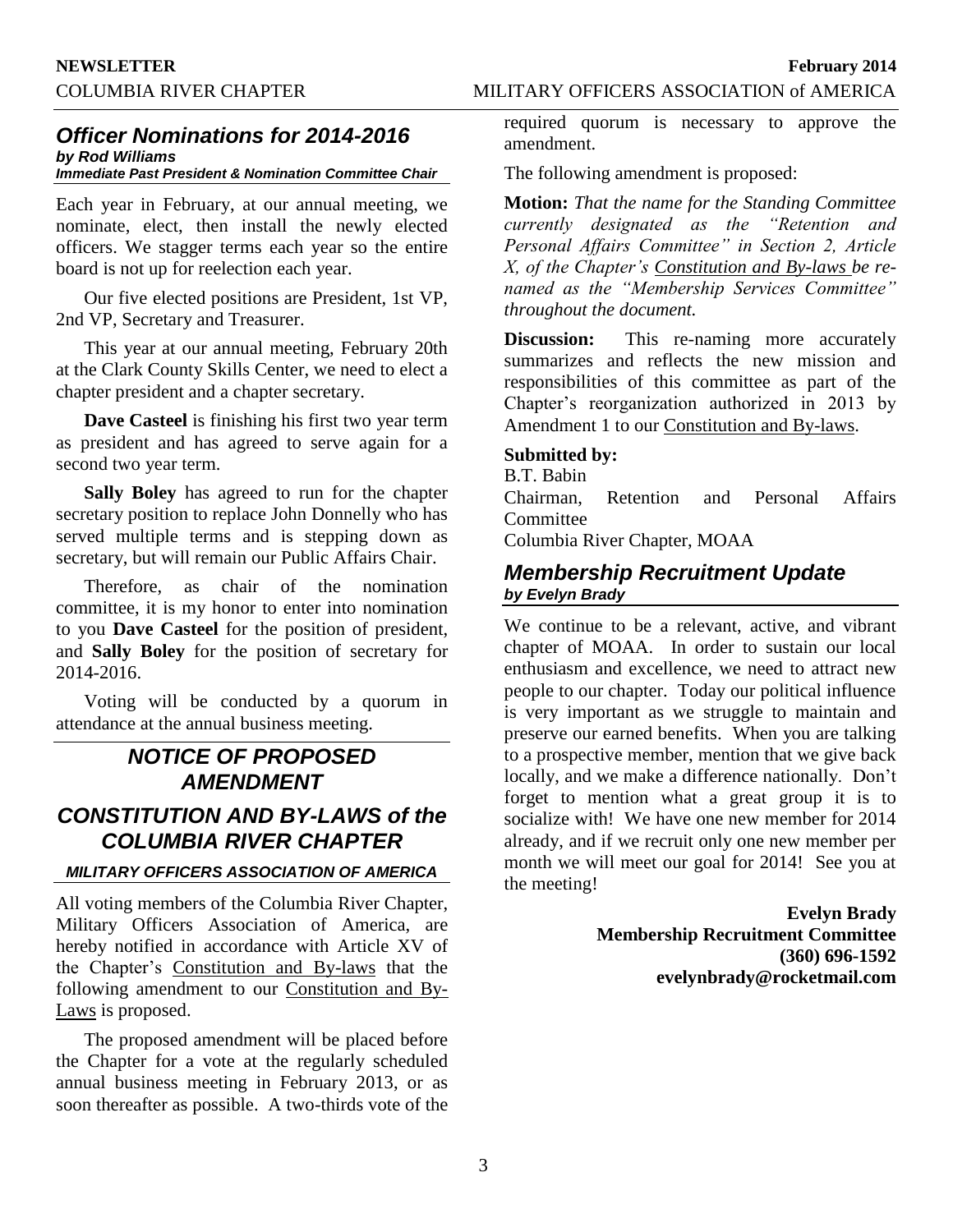## COLUMBIA RIVER CHAPTER MILITARY OFFICERS ASSOCIATION of AMERICA

## *Most TRICARE Beneficiaries Meet ACA Coverage Requirements Submitted by John Donnelly*

## Defense Health Agency

FALLS CHURCH, Va.– The Affordable Care Act, also known as the health care law, was created to expand access to affordable health care coverage, lower costs, and improve quality and care coordination for all Americans.

Under the health care law, people will have health coverage that meets a minimum standard (called "minimum essential coverage") by January 1, 2014, qualify for an exemption, or may be required to pay a fee if they have affordable options, but remain uninsured. Because of this, many TRICARE beneficiaries may be wondering how this new law will affect them and their families.

Simply speaking, the Affordable Care Act will have very little impact on TRICARE beneficiaries. The biggest change they will notice may be an extra letter in their mailbox every January, and an extra box to check on their tax forms every April.

Beneficiaries who receive TRICARE benefits, whether at no cost, by electing to pay an enrollment fee, or by paying monthly premiums, have minimum essential coverage under the Affordable Care Act. This includes: TRICARE Prime, Prime Remote and Standard; TRICARE Reserve Select (TRS); TRICARE Young Adult (TYA); TRICARE Retired Reserve (TRR); and the Continued Health Care Benefit Program (CHCBP).

Eligibility alone for premium-based TRICARE benefit plans – TRS, TYA, TRR and CHCBP - does not constitute minimum essential coverage. Eligible beneficiaries must purchase and be in good standing, by paying their premiums to have coverage in force, in order for these TRICARE programs to qualify as minimum essential coverage. There are two groups of TRICARE beneficiaries who do not meet the minimum essential coverage requirement: those getting care for line of duty only related conditions, and those only eligible to receive care in military hospitals or clinics.

Beginning with the 2014 tax season, and every tax year after that, the Department of Defense will

send every TRICARE beneficiary the same information it sends the Internal Revenue Service. This notification will detail whether sponsors and their dependents had minimum essential coverage during the previous year. Sponsors can then use this information when they file their tax forms.

Because the information sent to the IRS is generated using beneficiaries' Social Security numbers, it's essential for sponsors to make sure their family's Defense Enrollment Eligibility Reporting System (DEERS) information is correct and up to date.

## *IMPORTANT INFORMATION FOR AUXILIARY MEMBERS by Terry Babin*

If you are receiving Survivor Benefit Plan annuity pay, family members or your personal representative need to know that the annuity ends with your death. Prompt reporting of your death can help avoid possible financial and administrative issues since any unearned benefits must be repaid. The following steps should help avoid later problems in settling your estate:

- 1. Notification needs to made as soon as possible to the Defense Finance and Accounting Center (DFAS) at 1-800-321-1080.
- 2. Follow up by sending a copy of the death certificate (showing cause of death) to:

DFAS U.S. Military Annuitant Pay P.O. Box 7131 London, KY 40742-7131 Fax: 1-800-982-8459

3. Inform the bank, or financial institution, receiving the payment, about the death of the annuitant.

The following agencies should also be contacted:

- Social Security Administration: 1-800-772- 1213, [www.ssa.gov](http://www.ssa.gov/)
- Defense Enrollment Eligibility Reporting System: 1-800-538-9552
- Department of Veteran Affairs: 1-800-827- 1000 for annuitants receiving Dependency Indemnity Compensation, www.va.gov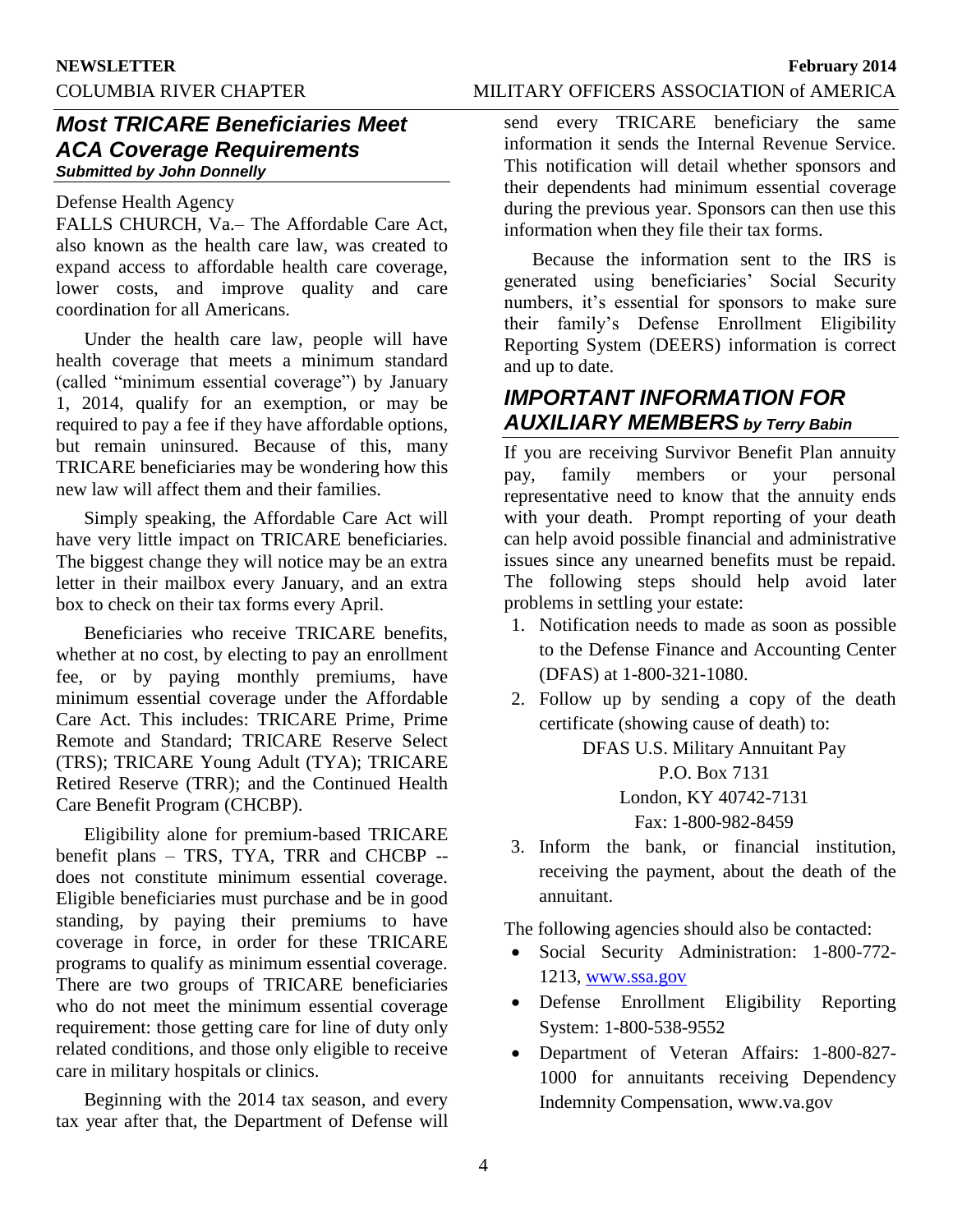# **NEWSLETTER February 2014**

## COLUMBIA RIVER CHAPTER MILITARY OFFICERS ASSOCIATION of AMERICA

## *NOROVIRUS PREVENTION MEASURES*

### *by Roger DeRoos (USPHS Ret.)*

You have most likely heard of another recent norovirus outbreak on a large cruise liner. The norovirus in very contagious, and fast acting, and often causes outbreaks where there are large concentrations of people in institutional settings, such as schools or nursing homes. The virus can spread directly by being contaminated with feces or vomit from an infected person, by consuming contaminated food or water, and by contact with surfaces which have become contaminated with the virus. Norovirus can be found in the stool of a person a short time before they become ill, and the virus can remain in the stool for a couple weeks following recovery. Those who become sick are most contagious for a period of three days after onset.

To quote from the US CDC (Centers for Disease Control): "You can become infected with norovirus by accidentally getting stool or vomit from infected people in your mouth. This usually happens by

- eating food or drinking liquids that are contaminated with norovirus,
- touching surfaces or objects contaminated with norovirus then putting your fingers in your mouth, or
- having contact with someone who is infected with norovirus (for example, caring for or sharing food or eating utensils with someone with norovirus illness)."

Since there is no vaccine for norovirus, prevention of infection occurs by preventing ingestion of the virus.

After handling diapers or contaminated linens, or toileting, washing hands frequently and thoroughly with warm soapy water is a must. Alcohol based sanitizers are a helpful adjunct, but should not be used as a substitute for hand washing. Hands should also be washed before eating, preparing or serving food.

Food such as fruits and vegetables should be thoroughly washed prior to serving. Because Norovirus withstands fairly high cooking temperatures (140 degrees F), food should be well cooked. Quick steaming processes like those often used for shellfish, are not adequate. If it is suspected that food is contaminated, it should be disposed of.

Norovirus is also fairly resistant to disinfectants. If surfaces become contaminated from diarrhea or vomiting, following cleanup, household chlorine bleach can be used to disinfect surfaces using 5 to 25 tablespoons per gallon of water. Contaminated materials used in cleanup should be carefully disposed of using disposable gloves to avoid contact. Similarly, contaminated laundry should be handled with care: do not agitate, use rubber gloves and containment for transport (plastic bags), and launder with longer cycles and hot water.

For those of you who want additional information and details regarding norovirus and prevention measures, please check the following website:

<http://www.cdc.gov/norovirus/about/transmission.html>

Additional links covering other aspects of the norovirus will be provided on our CRC website.

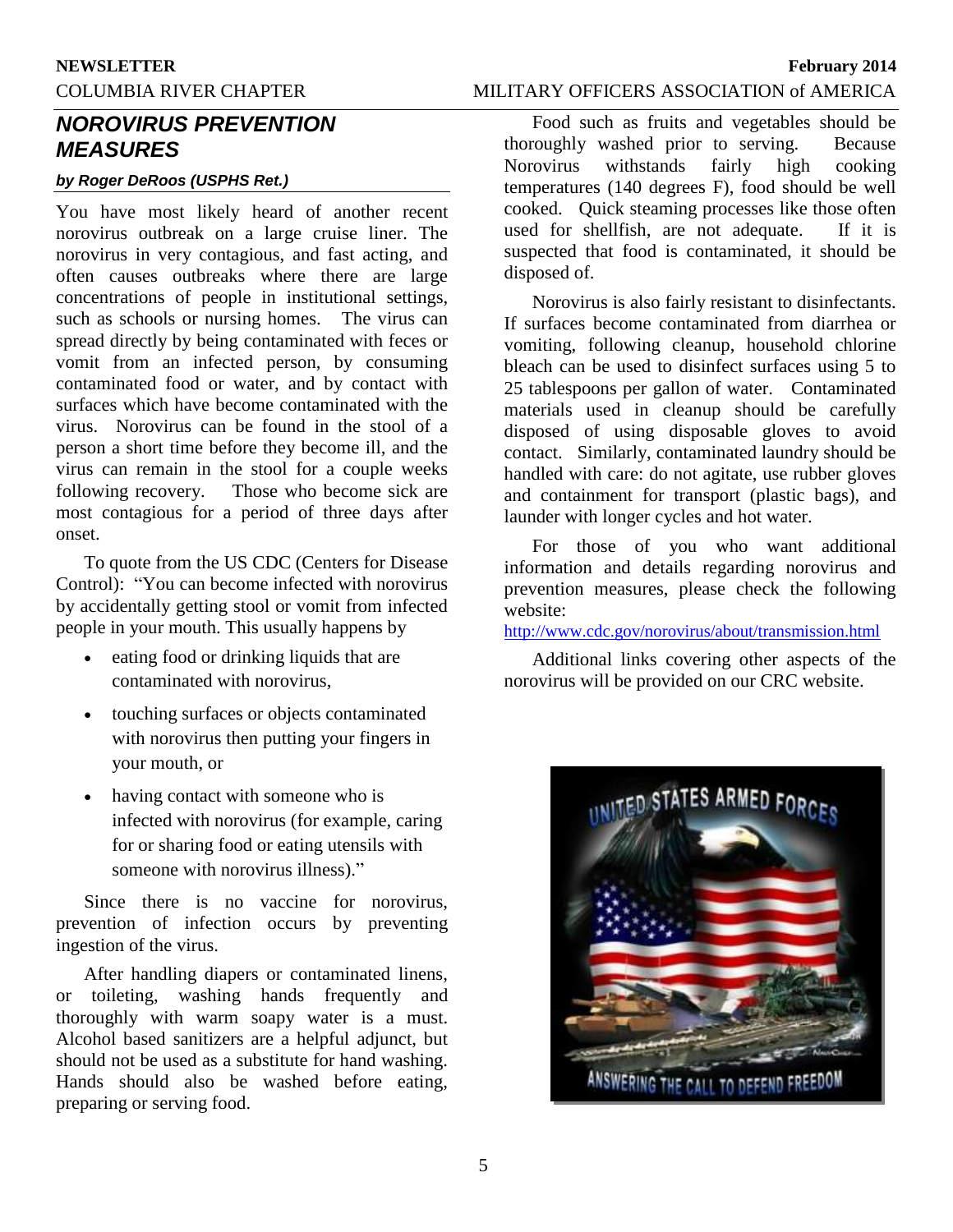## **Legislative Contacts**

### MOAA Legislative Action Center

http://www.moaa.org/Legislative/

MOAA Capitol toll free hotline at 1-866-272-6622

### White House

Comments: 202-456-1111 Switchboard: 202-456-1414 FAX: 202-456-2461 E-mail: comments@whitehouse.gov

# Congresswoman Jaime Herrera Beutler

Washington's 3rd Congressional District http://herrerabeutler.house.gov/

| Washington, DC Office:                               | Vancouver, WA Office:        |  |
|------------------------------------------------------|------------------------------|--|
| U.S. House of Representatives                        | O.O. Howard House            |  |
| 1130 Longworth House Office                          | 750 Anderson Street, Suite B |  |
| Building                                             | Vancouver, WA 98661          |  |
| Washington, DC 20515                                 | Phone: (360) 695-6292        |  |
| Phone: (202) 225-3536                                | Fax: (360) 695-6197          |  |
| Fax: (202) 225-3478                                  |                              |  |
| Contact Congresswoman Herrera Beutler via email:     |                              |  |
| https://herrerabeutler.house.gov/contact-me/email-me |                              |  |

U.S. Senator Maria Cantwell http://cantwell.senate.gov/

The U.S. Government's Portal: http://www.usa.gov/ U.S. Senate: http://www.senate.gov/ U.S. House of Representatives: http://www.house.gov/



| WASHINGTON, DC                                                          | <b>SW WASHINGTON</b>     | <b>SEATTLE, WASHINGTON</b> |  |  |  |  |
|-------------------------------------------------------------------------|--------------------------|----------------------------|--|--|--|--|
| 511 Dirksen Senate Office Building                                      | The Marshall House       | 915 Second Avenue          |  |  |  |  |
| Washington, DC 20510                                                    | 1313 Officers Row        | Suite 3206                 |  |  |  |  |
| 202-224-3441                                                            | Vancouver, WA 98661      | Seattle, WA 98174.         |  |  |  |  |
| 202-228-0514 - FAX                                                      | 360-696-7838             | 206-220-6400               |  |  |  |  |
| 202-224-8273 - TDD                                                      | $360 - 696 - 7844 - FAX$ | 206-220-6404 - FAX         |  |  |  |  |
| Contact Senator Cantwell via email: http://cantwell.senate.gov/contact/ |                          |                            |  |  |  |  |

### U.S. Senator Patty Murray http://murray.senate.gov/

| <b>WASHINGTON, DC</b>              |    |
|------------------------------------|----|
| 173 Russell Senate Office Building | TI |
| Washington, D.C. 20510             | 11 |
| Phone: (202) 224-2621              |    |
| Fax: (202) 224-0238                | Pl |
|                                    | F: |
|                                    |    |
|                                    |    |

W WASHINGTON he Marshall House 1323 Officer's Row ancouver, Washington 98661 hone: (360) 696-7797 ax: (360) 696-7798

SEATTLE, WASHINGTON 2988 Jackson Federal Building 915 Second Avenue Seattle, WA 98174 Phone: (206) 553-5545 Toll Free: (866) 481-9186 Fax: (206) 553-0891

Contact Senator Murray via email: http://murray.senate.gov/email/index.cfm

## **Vancouver Area Washington State Legislative Districts and Representatives**

| Legislator        | <b>District 49</b> | <b>District 17</b> | <b>District 18</b>  | <b>District 14</b>  |
|-------------------|--------------------|--------------------|---------------------|---------------------|
| <b>Senator</b>    | Annette Cleveland  | Don Benton         | Ann Rivers          | Curtis King         |
|                   | 786-7330           | 786-7632           | 786-7634            | 509-952-4667        |
| Representative,   | Sharon Wylie       | Monica Stonier     | <b>Brandon Vick</b> | Norm Johnson        |
| <b>Position 1</b> | 786-7924           | 786-7121           | 786-7850            | (509) 452-1328      |
| Representative,   | Jim Moeller        | Paul Harris        | Liz Pike            | <b>Charles Ross</b> |
| <b>Position 2</b> | 786-7872           | 786-7976           | 786-7812            | 786-7856            |

Note: All phone numbers are 360 area code, except where otherwise noted. Toll free **1-800-562-6000** \* Party Caucus Phone Number until Official Swearing-in. More info at www.leg.wa.gov/legislature

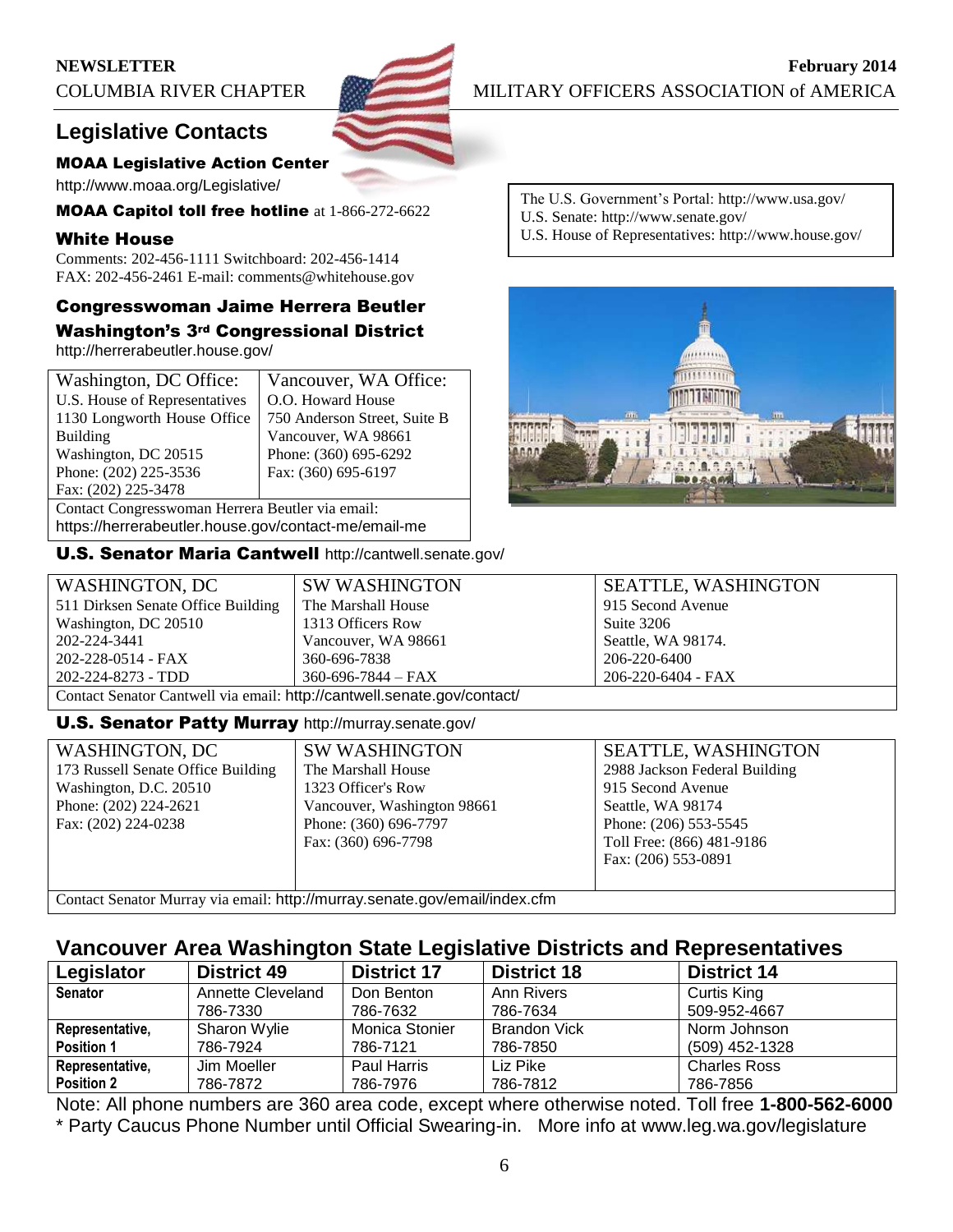## *Federal Legislative Affairs: submitted by Roy Korkalo THE COST OF LIVING ADJUSTMENT (COLA) CONTROVERSY*

A lot has happened since the December 18, 2013 U.S. Senate approval of the Bipartisan Budget Act and the U.S. Congress approval of the Defense Appropriation Bill on January 16, 2014. And hopefully, more changes are still to come.

This is a recap and contains a collage of facts, figures and thoughts from the Military Officers Magazine, the Army Times and MOAA correspondence from Headquarters and other MOAA Chapters.

The Bipartisan Budget Act approved a 1% lower COLA until age 62. Legally mandated pay raise was 1.8%, but the "fiscal emergency" proposal said 1%. The 1% results in losses of up to 12% for retirees, varying by rank and age. One source says this could be nearly a 20% loss. Sure, when the retiree reaches 62, a "catch up" clause recalculates the pay, but the financial loss between retirement and age 62 is lost. This loss for an E-7 retiring this year with 20 years of service would amount to \$83,000 by age 62. The impact on a retiring O-5 would be a \$124,000 loss.

This COLA decrease goes into effect in 2015 and is not grandfathered. So, retired military members are affected as well as those now in uniform contemplating a career. Many in uniform may reconsider their career choice.

The 2014 COLA just received was 1.5% for most retired military, Survival Benefit Plan annuitants, and for recipients of Social Security and VA disability.

The Defense Appropriations Bill approved by Congress January 16, 2014 includes a 1% pay raise and restoration of full raises for medical retirees (over 63,000 personnel) and for survivors whose annual COLA would have been capped under the Bipartisan Budget Act.

MOAA continues to support a military pay raise that will keep pace with the private-sector wage growth. The pay gap reported last year showed that the military is still 13% behind.

The Legislative Contacts in this Newsletter gives you phone numbers and e-mail addresses to contact our two U.S. Senators and our U.S. Representative. It also shows the Legislative Hotline in Olympia, WA as 1-800-562-6000 and the MOAA Capitol Hotline as 1-866-272-6622.

An e-mail from MOAA just arrived in time for this Newsletter. It stated a Senate bill (S. 1950) will be introduced as soon as possible for a full repeal of the military retired COLA pay cuts established by the Bipartisan Budget Act of 2013. Encourage our Legislators to support this repeal by going to [www.moaa.org/colafight.](http://www.moaa.org/colafight) Scroll down and click on the red tab, CONTACT YOUR LEGISLATOR. Then fill out the personal information and send the MOAA prepared message to our Legislators.

> **Roy Korkalo Legislative Affairs (360) 892-7189**

## *Scholarship Update: by Paul Crosby*

This month I would like to talk about the opportunity for qualified applicants to receive college financial assistance from MOAA. I provided the following information to Clark College and Washington State University – Vancouver so it could be included on the scholarship and/or financial assistance pages of their web sites.

"The Military Officers Association of America (MOAA) provides interest-free loans and grants to children of former, active, or retired officers or active or retired enlisted military personnel who are working on their first undergraduate degree for up to five years of undergraduate education at an accredited two or four year college or university. Students (applicants) must be less than 24 years old when applying, have a minimum 3.0 GPA, and be attending or planning to attend an accredited 2-or 4-year educational institution as a full-time student. Selection is based on the student's academic accomplishments, extracurricular activities, and financial need.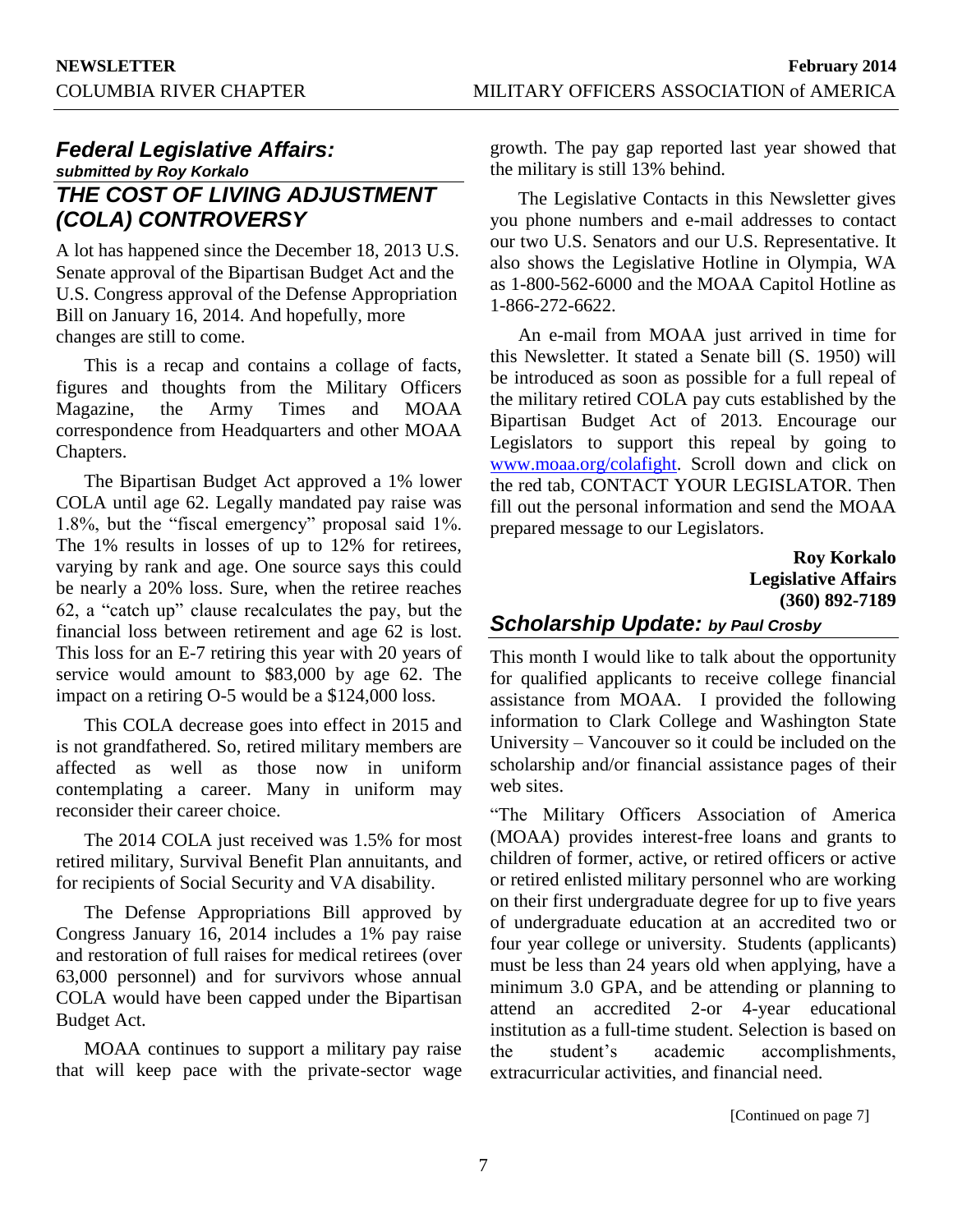### Scholarship Update continued

Students attending a military academy are not eligible. If accepted, students can receive up to 5 years of educational assistance, or until they complete their first undergraduate degree. Applications are accepted from early November until Noon (EST) on March1 of a given year. The application and more information can be found at [www.moaa.org/education.](http://www.moaa.org/education)"

This year the application process ends on March 3rd, the first working day after March 1st.

Thanks go to Wendy Luikart, a program analyst at MOAA, who assisted with this article by answering my questions and offering suggestions on the final product.







**DIGITAL**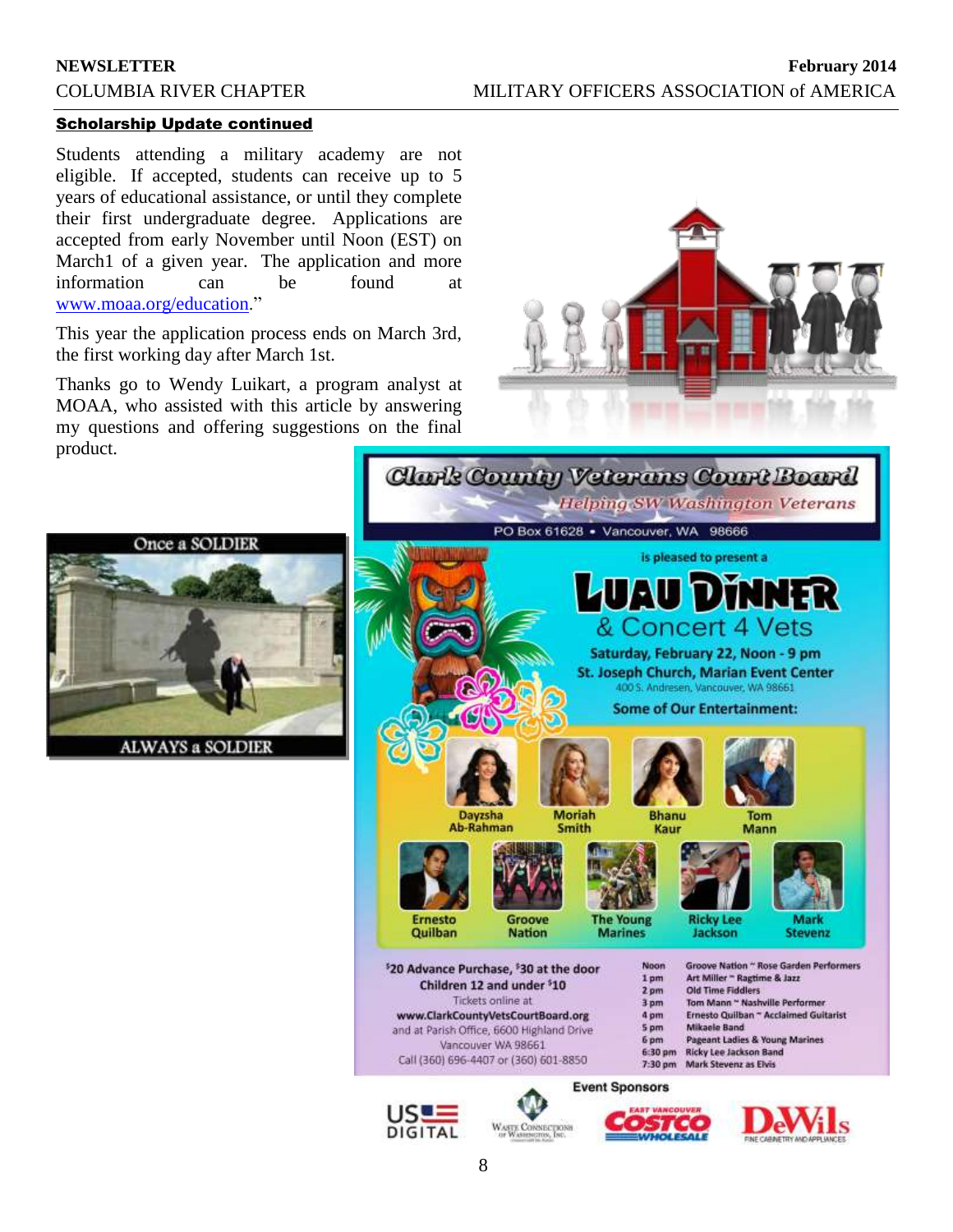# **The ABCs of Writing to Members of Congress**

- **Always be respectful – our legislators and their staff work long hours and on weekends too. Start your messages with expressions of thanks for their work on your behalf.**
- **Be Persistent – send letter after letter, email after email, and phone calls every week – asking them about the status of the bill you want to be passed into law. Soon they will remember your name, and what's important to you.**
- **Care about your issue – share your personal story and be passionate about it!**

Letters and email are the most popular choices of communication with a congressional office. You may also call or send a fax. Regardless of how you contact elected officials, these tips will help make sure your representative knows where you stand. (When using email, include your name and address in the message)

~ State the purpose of your letter or email in the first paragraph. If it pertains to a specific bill, identify it by the bill's name or bill number; such as House Bill (H.R. ) or Senate Bill (S. ).

 $\sim$  Be courteous, to the point, and include key information using personal examples to support your position.

 $\sim$  Address only one issue in each letter or email; and if possible, keep the letter to one page.

 $\sim$  Ask for the Congressional member to support your position, to provide his/her position on the issue, and if he/she disagrees, to state the reason for disagreement.

## **Addressing Correspondence:**

## **To a Senator**

The Honorable (Full Name) United States Senate Washington, D.C. 20510 Dear Senator (Last Name)

## **To a Representative**

The Honorable (Full Name) US House of Representatives Washington, D.C. 20515 Dear Representative (Last name)

## **The President**

The White House 1600 Pennsylvania Avenue NW Washington, D.C. 20500 Dear Mr. President: